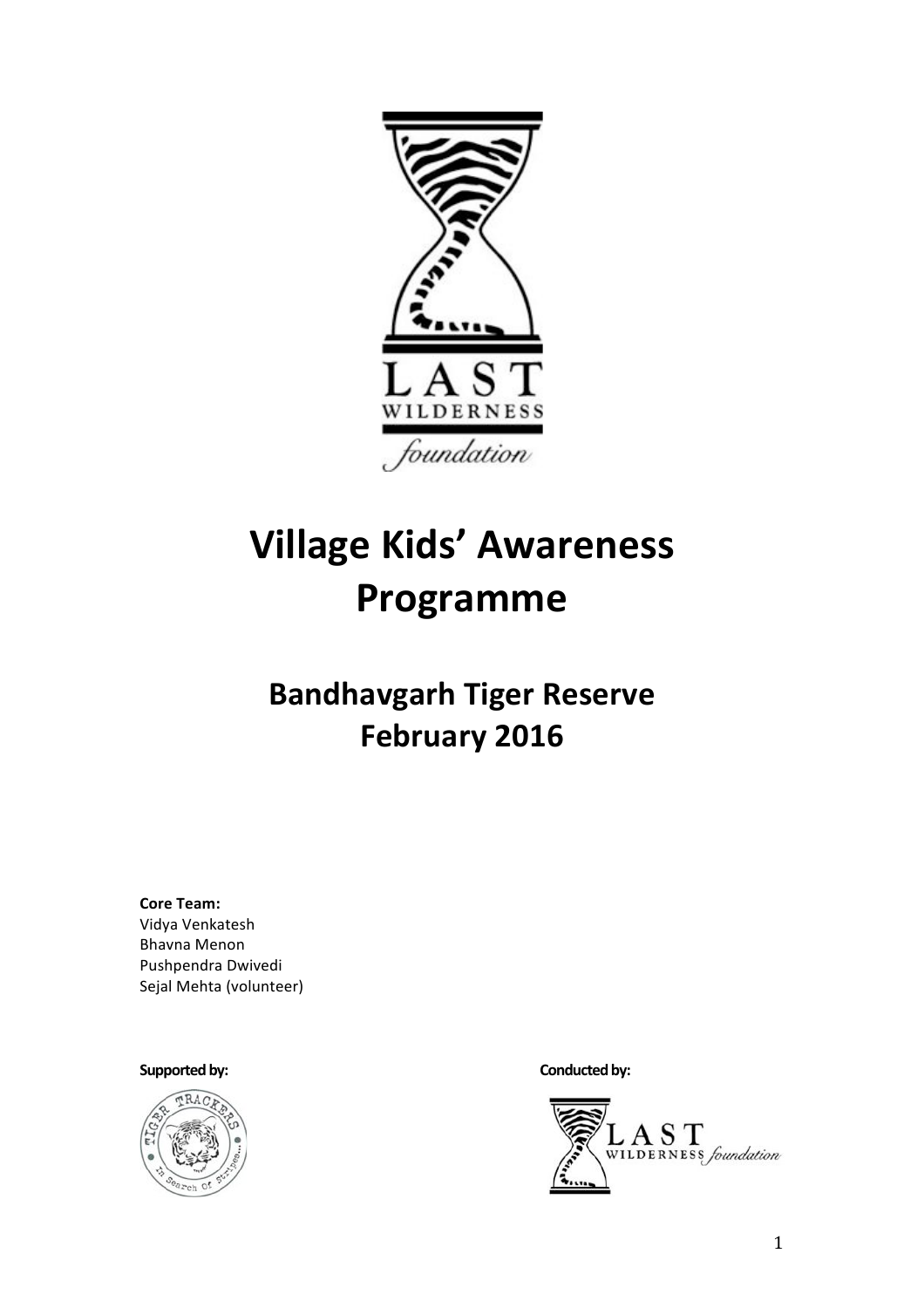## **Table of Contents**

| PROTECTIVE MEASURES SUGGESTED TO AVOID MAN-ANIMAL CONFLICTS  9 |
|----------------------------------------------------------------|
|                                                                |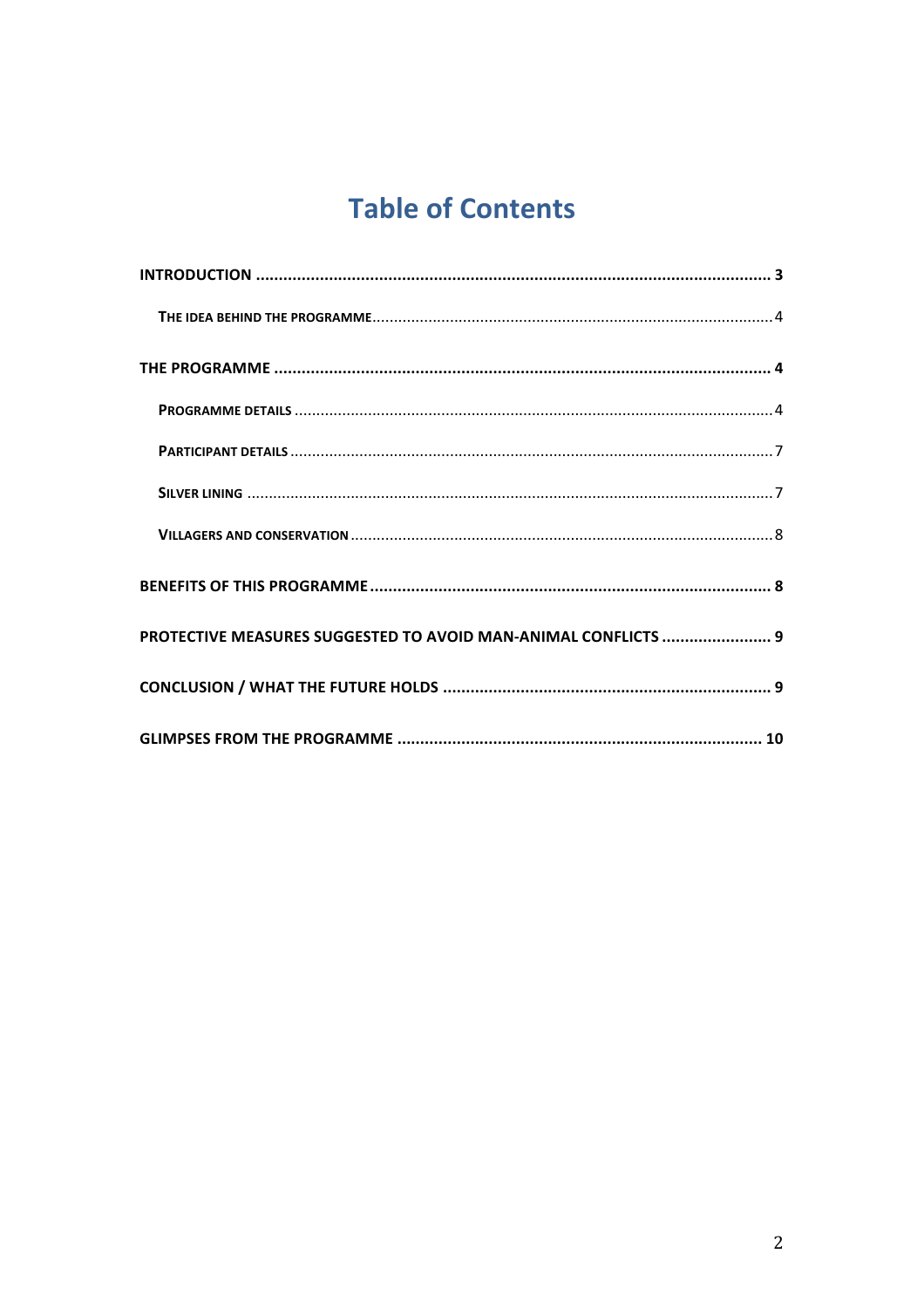## Village Kids' Awareness Programme,

### **Bandhavgarh Tiger Reserve, February 2016**

#### **Introduction**

Through the years, almost 4 years now, the idea behind our Village Kids' Awareness Programme (VKAP) has been about providing insights and solutions to the students that we expect for them to take back with them. This leg of the programme, which happens to be the 10<sup>th</sup> in this initiative, turned out to be one of the most learningoriented sessions. This time, us being the students, made us learn and gain insights into the different attitudes, mindsets, maturity and reasoning of the villagers that often goes beyond our myopic thought process. A through and through learning experience, we are convinced that if learning's from both ends of the fence (the decision makers/department/authorities and the people of the forest) are given equal importance and are discussed in a common environment, wildlife in this country faces a more than positive future.



Pic 1: Let the fun begin!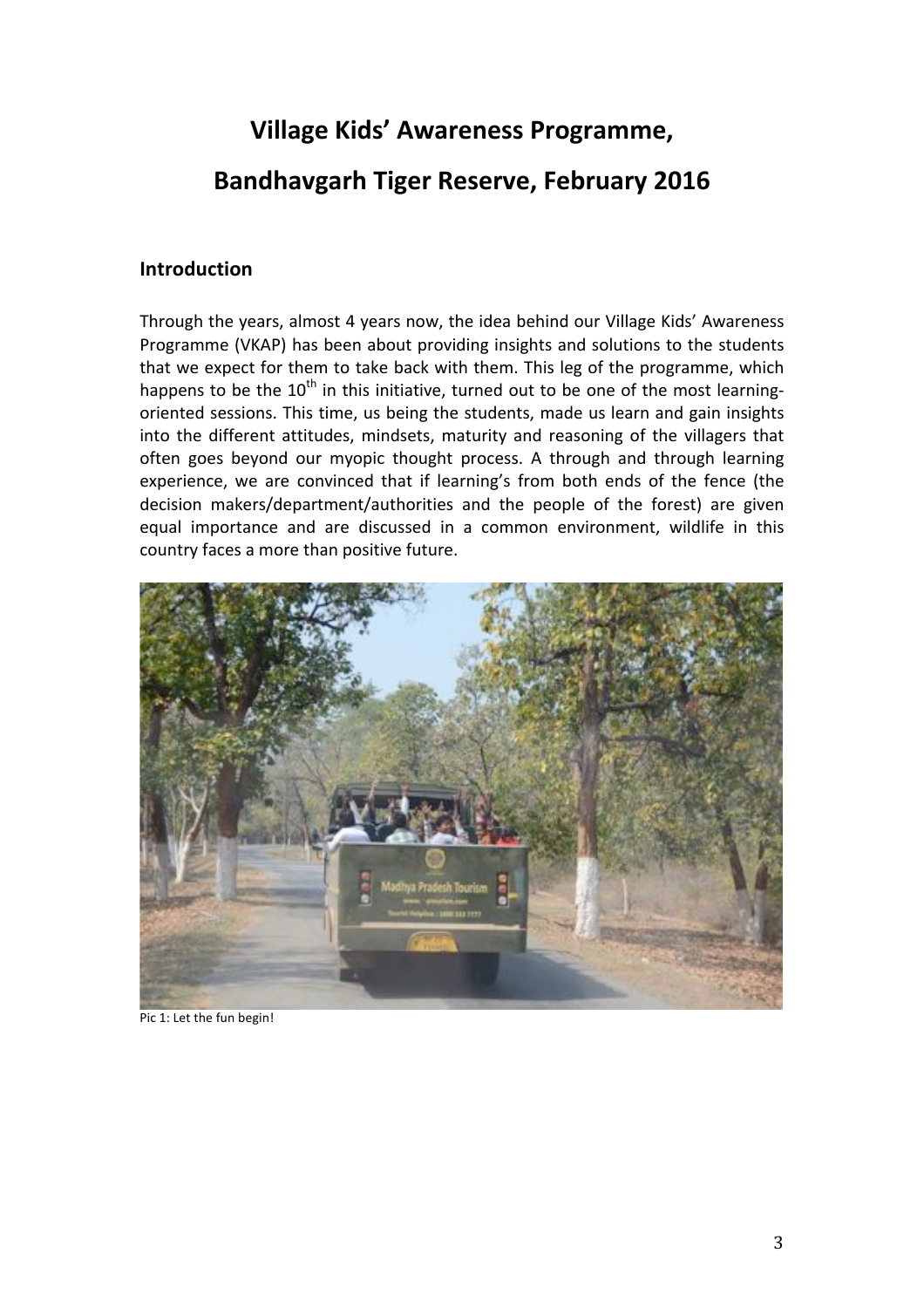#### The idea behind the programme

Conservation and protection of species in a fast developing world is not easy and promises to get tougher especially since the protection means standing up against our own kind against the decimation of species and the environment. However, what makes it possible is standing up against our own kind by roping in some of our own kind too! This is what our model is based on: working in tandem with your own kind, by roping in the communities that live around the forests, who, if given the right direction and alternative solutions, can form the buffer between development and nature, thereby reducing the blow or impact wildlife otherwise suffers at the hand of mankind.

#### The programme

The VKAP, which was conducted from  $14^{\text{th}}$  -  $19^{\text{th}}$  February 2016, saw participation of 389 students and 22 villagers from the villages of Badwar, Chirwah, Ghaghdar, Dhaurkoh and Pathrehi.

#### **Programme details**

The participants were taken for a safari by the Last Wilderness Foundation team where they were encouraged to be more aware of their surroundings, understand the interconnectedness between organisms, understand the role of the frontline staff in protection of the reserve, reduce their dependency on the forest and forest products, and finally contribute to the conservation of their reserve in their personal capacity. These were advised to do by following a few simple methods like- planting of trees, collection of forest produce like mahua and tendu in smaller quantities so that an equal share is available to the herbivores and most importantly to try and practice entering the forest at a reasonable hour to collect the said resources so that conflict with the wildlife can be avoided in the best possible way. The students were also encouraged to note whatever they had seen during the safari and also make a note of the alternative methods suggested, which would ensure a start to the coexistence model. The safari was followed by a lunch with the students and then a screening of the movie  $-$  "Bagh: Hamara astitva = Sahastitva" which translates as, our existence is linked to co- existence, a 7 minute movie put together by the Last Wilderness team which encapsulates the essence of co-existence and conservation in a narrative form featuring 'Van Devi' or the forest goddess. The screening was followed by a presentation, which reiterated whatever had been told to the students through the day and the children were encouraged to ask questions and think for themselves about how even a slight imbalance due to negligence on our part may cause for the entire ecosystem to falter.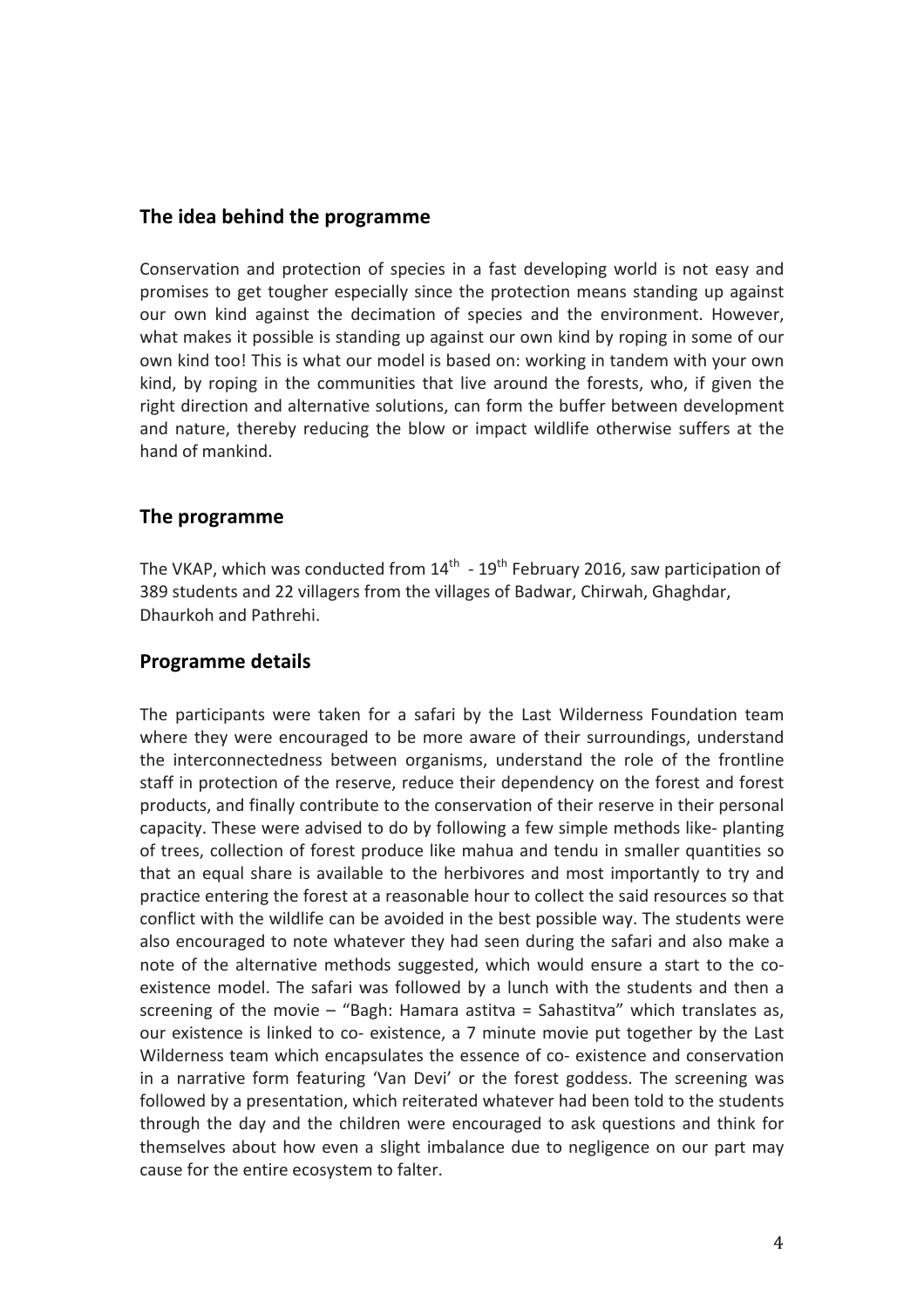

Pic 2: Pre safari excitement. The sign up rate could rival a rock concert!



Pic 3: During the safari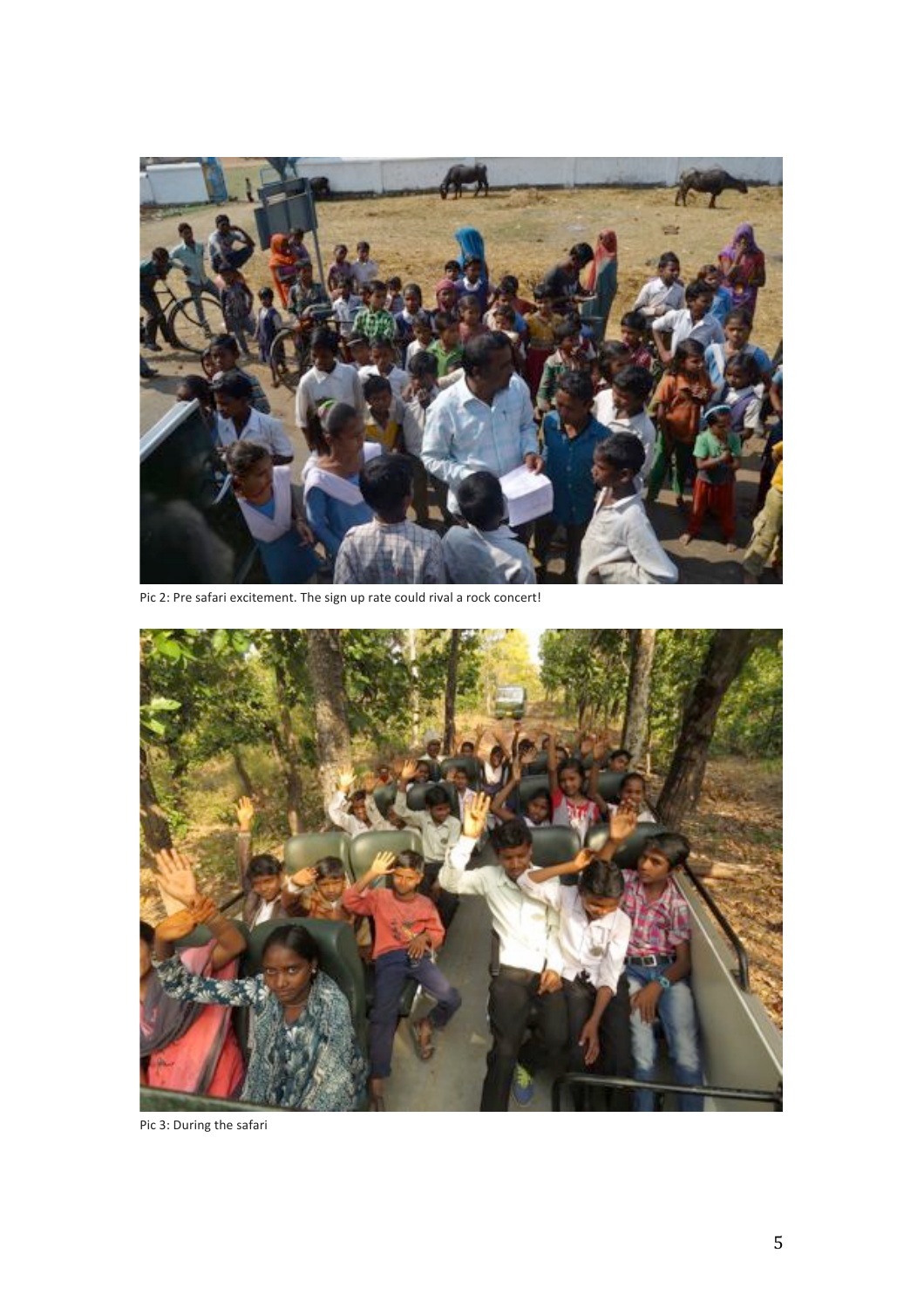

Pic 4: Fun time, break time



Pic 5: A session in progress. Mohit, a class 7 student, addressing other participants on the importance of the tiger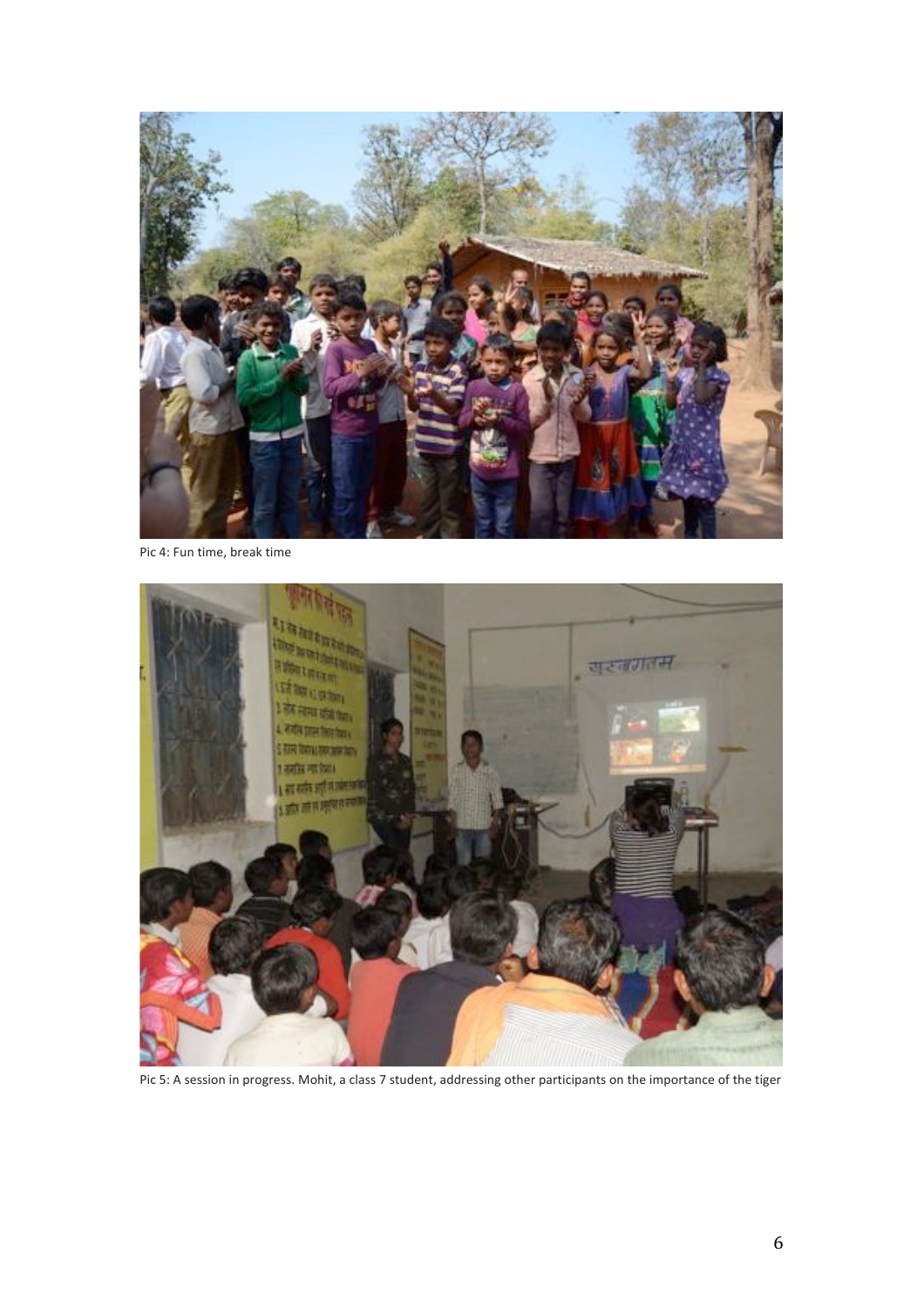#### **Participant details**

| <b>Session date</b>                 | <b>School</b><br><b>location</b> | <b>Villages</b><br>covered | <b>Number of</b><br><b>students</b> | <b>Number of</b><br>villagers |
|-------------------------------------|----------------------------------|----------------------------|-------------------------------------|-------------------------------|
| Feb 14-19,<br>2016                  | Badwar                           | Badwar                     | 89                                  |                               |
|                                     | Chirwah                          | Chirwah                    | 45                                  |                               |
|                                     | Ghaghdar                         | Ghaghdar                   | 130                                 |                               |
|                                     | Dhaurkoh                         | Dhaurkoh                   | 39                                  |                               |
|                                     | Pathrehi                         | Pathrehi                   | 86                                  |                               |
| <b>Total number of participants</b> |                                  |                            | 389                                 | 22                            |

#### **Silver lining**

When we speak about us learning and gaining an insight into the attitudes, mindsets on this side of the fence, we say so from experience. For example, due to understandable course of events where a cowherd had been mauled and probably eaten by a tiger, in the very first village (Badwar) where we were working, the response we got was nothing short of commendable. In a village which was shrouded in explainable hostility towards the big cat and should have been anti forest, when school children (despite being encouraged not to go into the forest by anxious villagers) were asked whether they would want to go to the forest, leaped at the opporutnity with a deafening roar of "haan, hum jungle jayenge." Another huge surprise was in form of Ram Milan who is the son of the man got killed recently by a tiger. "inko bhi le jayeiye jungle" he said with half smile as he urged his children to join the programme, despite the recent turn of events. If this isnt a mindset beyond our thinking and reasoning and then I don't know what is. Lastly and this is probably the highlight of all our projects is when children take guard as tiger ambassdors and address other children in the room as to why it is imperative to safeguard the tiger. In the past, we have seen this ambassdorship being taken over by innumerable children irrespective of whether he/ she is a Yaday, a Baiga or even a Thakur. Once experience the beauty of nature and understand the value/ and are they appreciative of what they need to protect, caste or creed seems to have made no difference to take over the duty of a protector of the tiger's realm.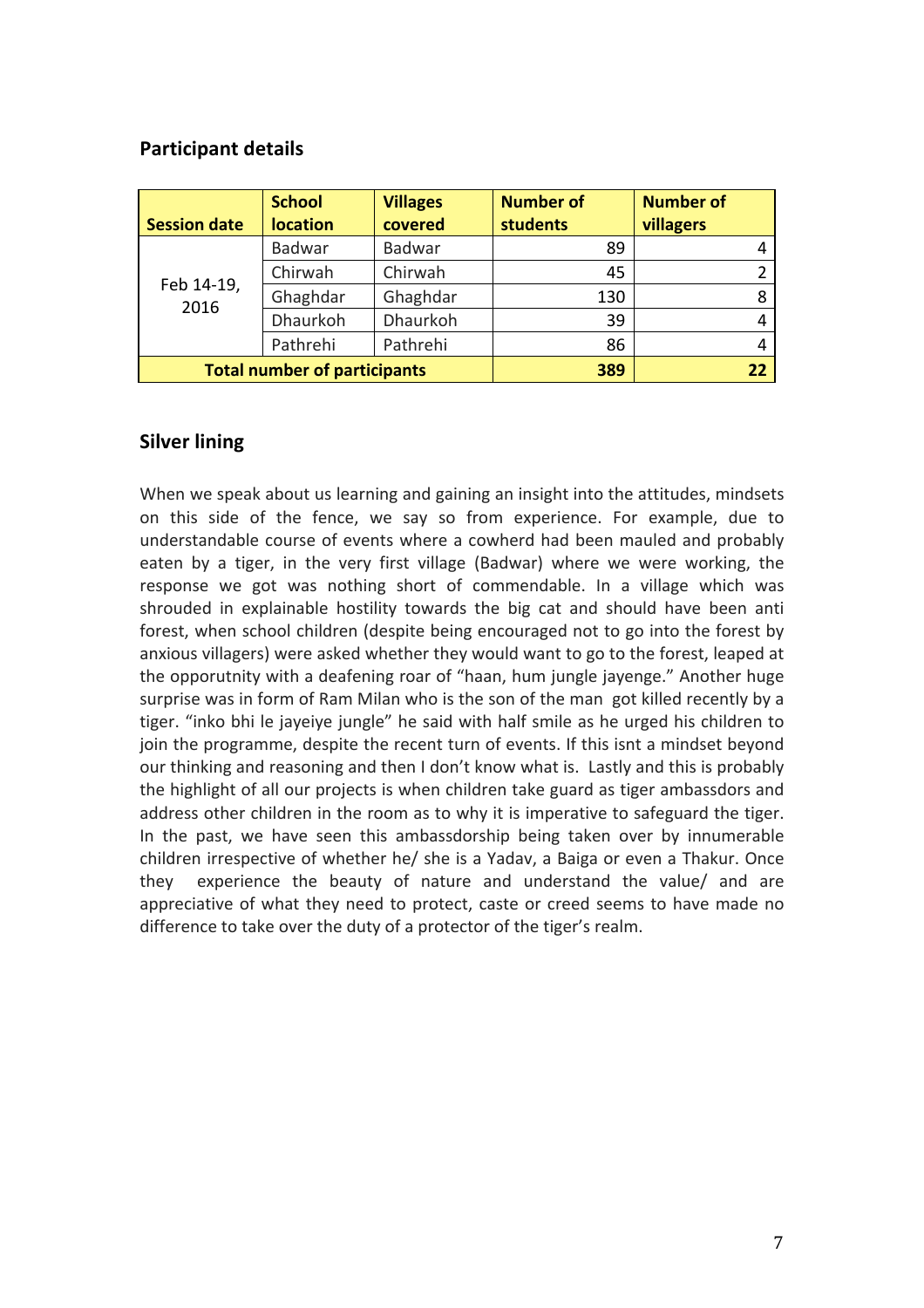#### **Villagers and conservation**

This time, apart from our usual participants (the children) we encouraged villagers to be part of the programme (1 village elder in each canter). They were not only taken for the safari along with the children but were also invited to be a part of the conservation sessions. The support we got from these village representiaves were huge and they also seemed appreciative of the programme. Village involvement became even clearer when villagers from Dhaurkoh requested a wildlife movie screening in their village. The villagers were shown "Bagh: Hamara Astitva Sahastitva" and "The Truth About Tigers" which was met with enthusiasm by the people present.



Pic 6: Movie screening at Dhaurkoh

#### **Benefits of this programme**

1) Helps in sensitising the students towards wildlife (existing around them) and its importance to their lives.

2) Helps the students see and understand the co-relation between conservation of tiger and survival of villagers.

3) Involves the locals in conservation, creating contacts for information on poaching, forest fire and any other illegal activities.

4) Bridges the gap between Forest Dept. and the communities.

5) Imbibes a sense of ownership towards the forest.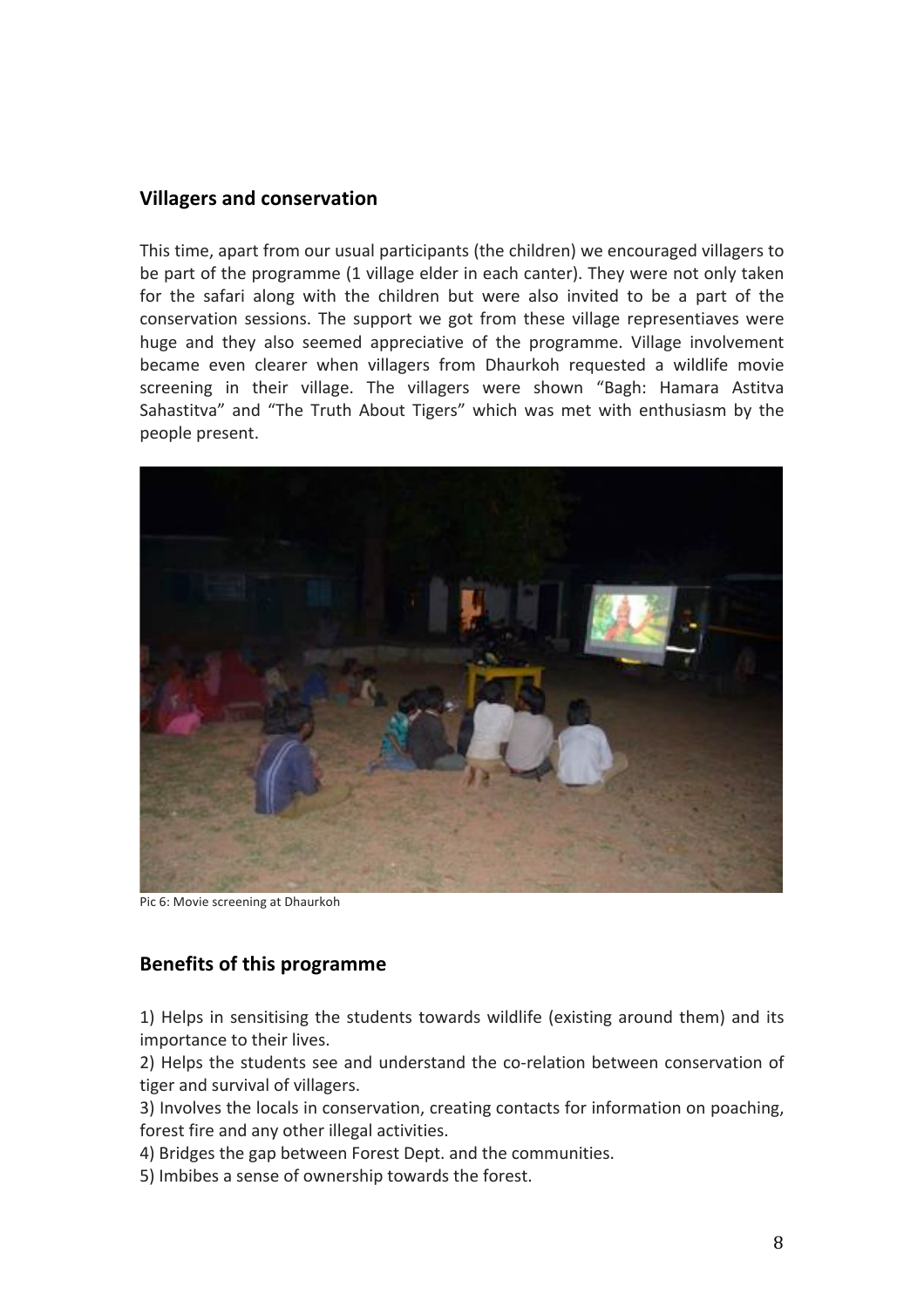6) Educates /creates awareness among the students about issues of forest fires, man-animal conflict and dependency on forest products thereby equipping them with solutions to deal with the concerned issues.

7) Helps in thinking beyond the daily needs and thinking for long term conservation.

#### Protective measures suggested to avoid man-animal conflicts

1) Avoid grazing of cattle within the forest, unattended cattle can attract tigers towards villages. Stall feed or growing grass within the village area are alternatives.

2) To reduce your losses, make sure your domestic animals are well protected in the night in cowshed and when grazing in the day, that an adult is herding them.

3) Do not try to save your cattle in case of a big cat attacking your cattle. Do not risk your life to save the cattle.

4) Do not wander alone in the dark hours.

5) If you are going out alone in the night then sing songs or play songs on the mobile so that the tiger knows it is a human being and not a deer or a prey. If you see a tiger do not chase or throw anything at it, as this might instigate the animal to attack you in self-defense. Just move away.

6) Do not go into the forest at very early hours to collect forest produce. Enter only when there is sufficient light and visibility. Also, try going in groups so as to best avoid conflict situations.

7) Do not set snares or traps for wild animals.

8) Plant at least 1 economically important tree like mahua or tendu for every tree felled for the purpose of fuel and household purposes, preferably around villages so that entering the forest is avoided thereby reducing human-wildlife conflict.

#### Conclusion / what the future holds

Although, we see a change in the mindset of the people, with them willing to accept solutions to live in tandem with the tiger, there is much to do, with the most important being an open dialogue between forest authorities and the villagers. Constant interaction with villagers not only leads to valuable information on the going on's in the reserve, but will also bring in trust and faith among the villagers towards the authorities. Without this belief system and constant touch points, very little can or will be achieved with regard to conservation.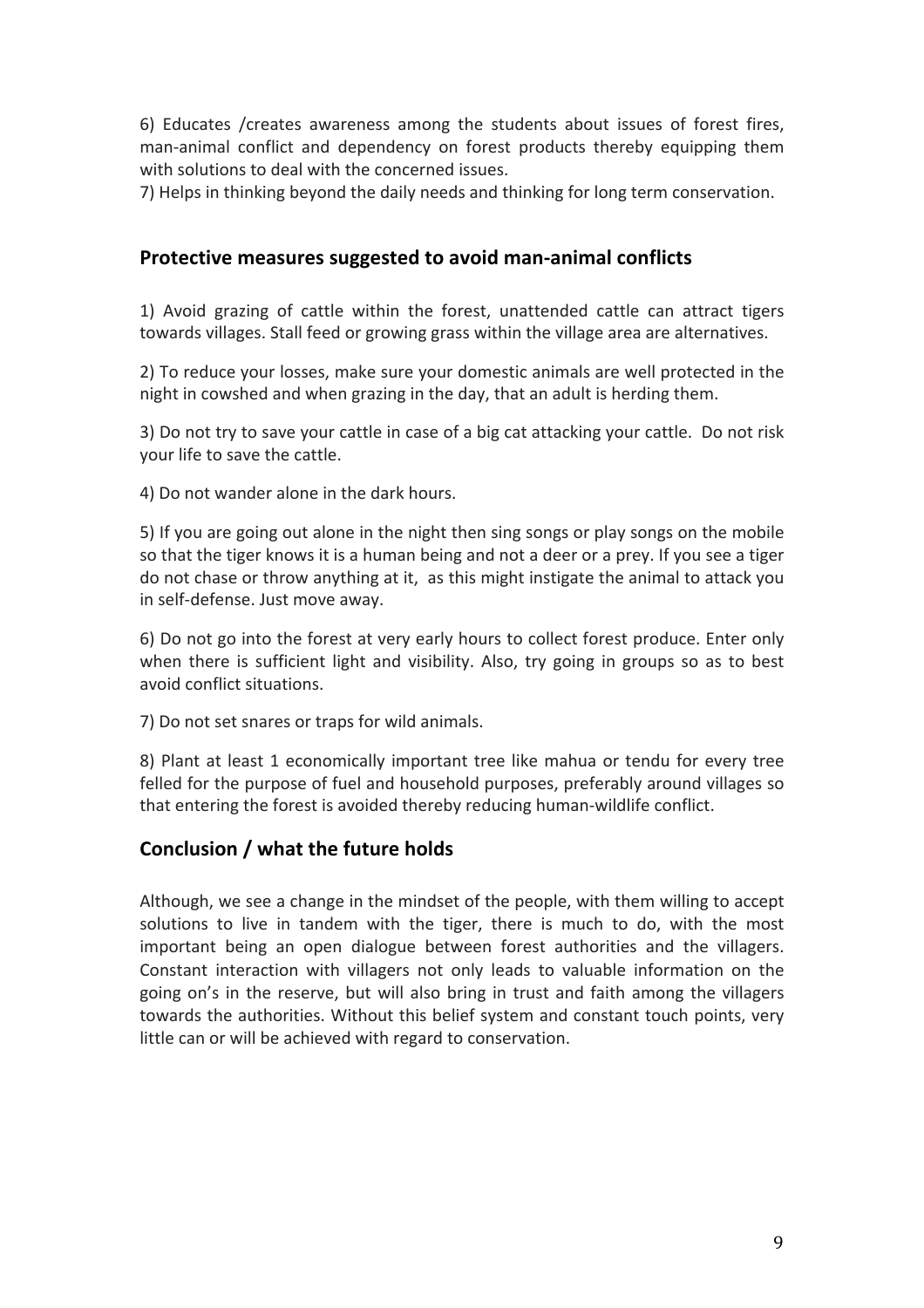### **Glimpses from the programme**



Pic 7: Lunch!



Pic 8: Ravi Tiwari, our phenomenal canter driver addresses the students voluntarily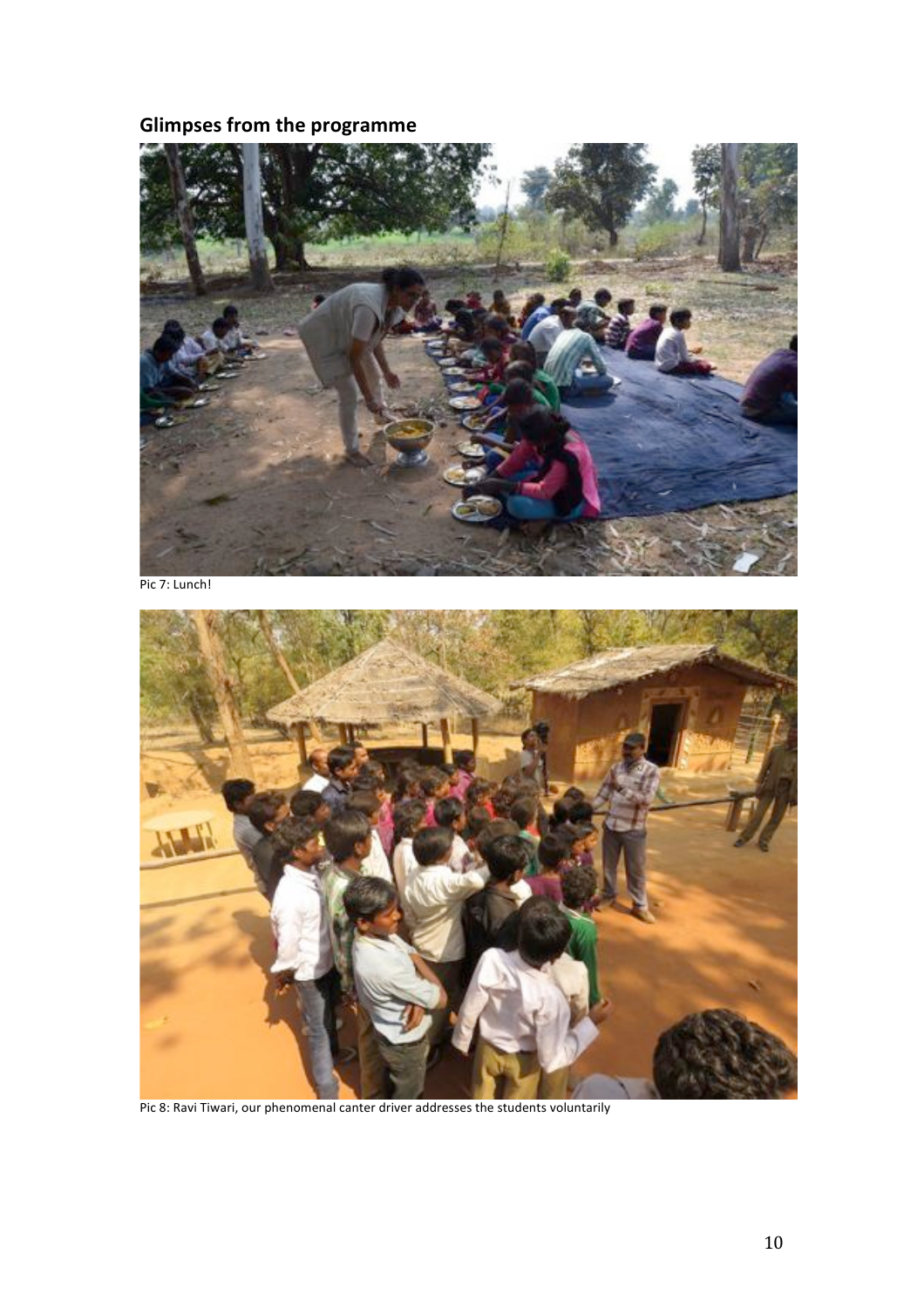

Pic 9: Nothing can rival the happiness on seeing a tiger



Pic 10: Our base, place of stay and our excellent transport system!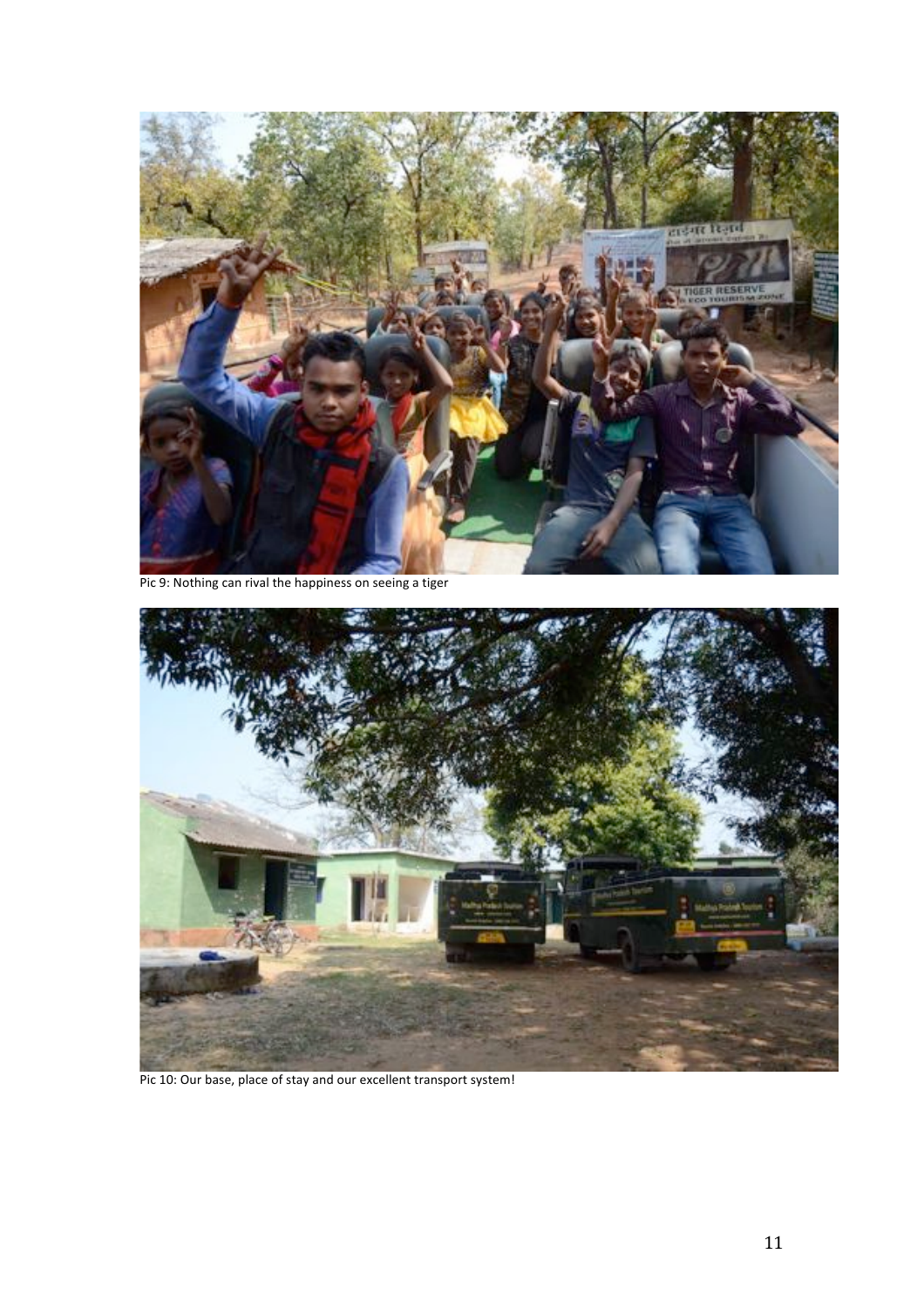

Pic 11: Our volunteer Sejal Mehta and Range Officer, Khitauli, Shri R.K. Markam interacting with the students



Pic 12: Deputy Ranger, Khitauli, Shri. Sharma interacting with the students of Pathrehi at the Damdama camp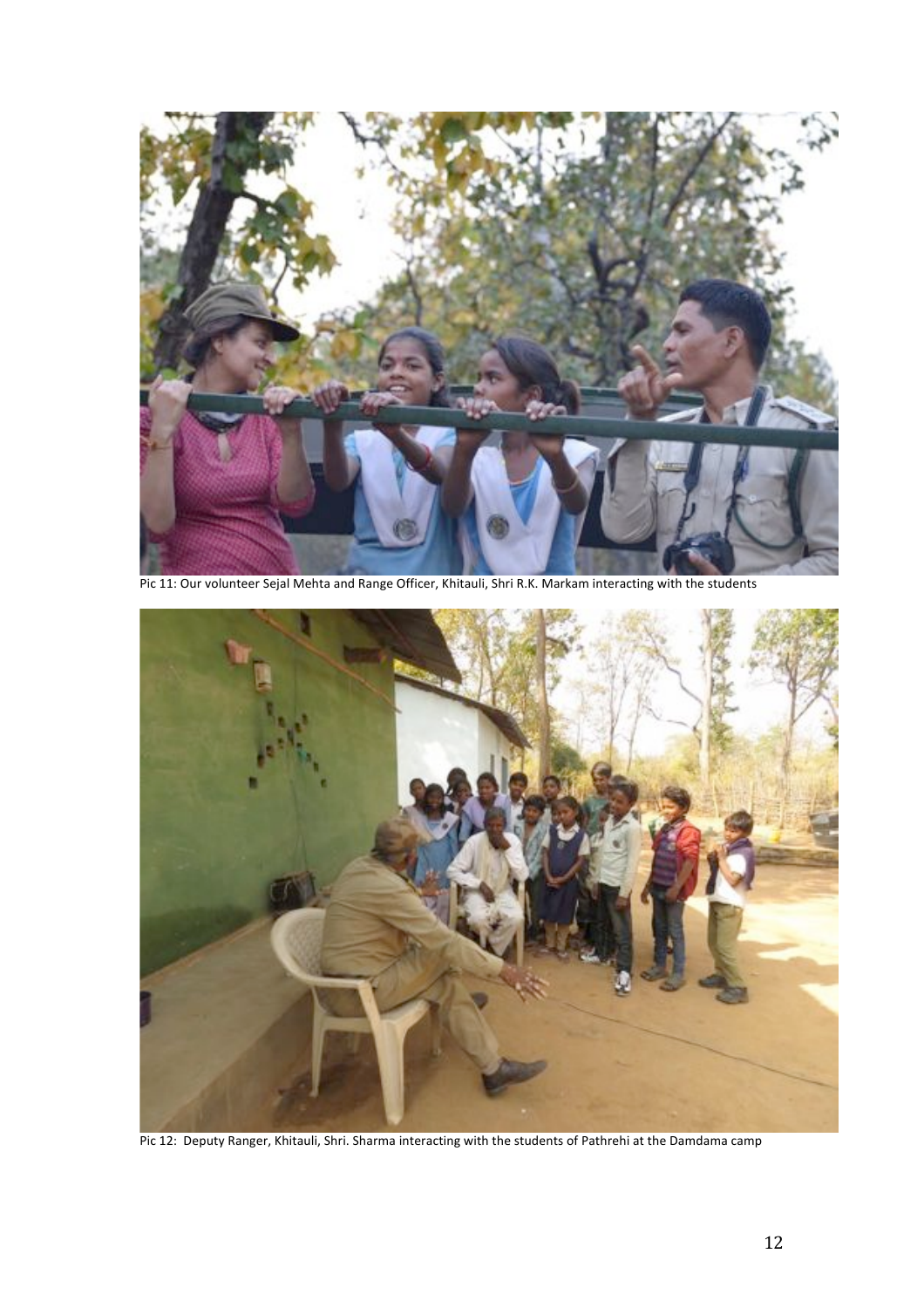

Pic 13: Chief Administrative Officer, Last Wilderness Foundation, Vidya Venkatesh interacting with the students



Pic 14: Range Officer, Dhamokhar, Shri. I.B. Singh distributing badges to the students post an interactive session